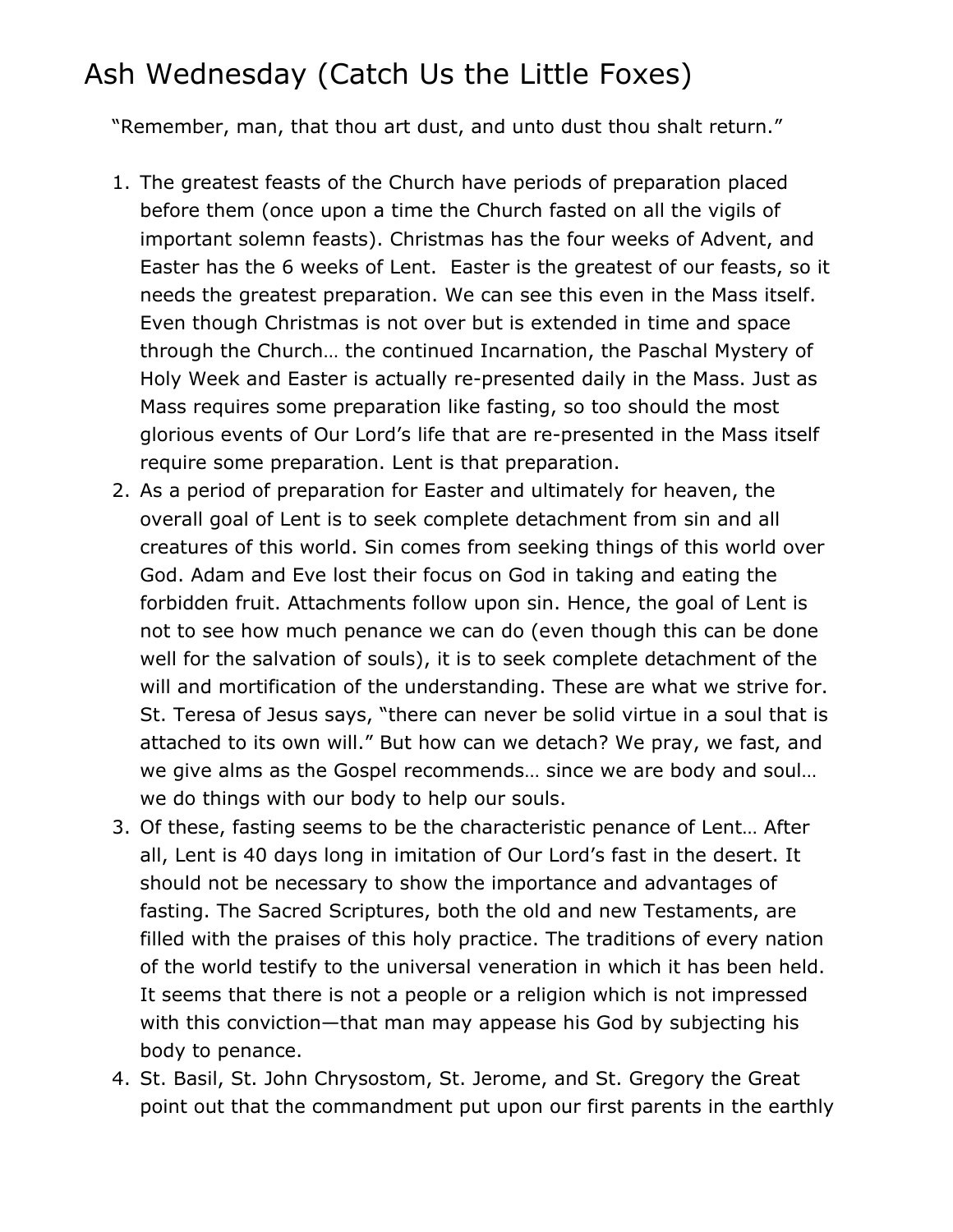paradise was one of abstinence; and that it was by their not exercising this virtue, that they brought every kind of evil upon themselves and upon their children. Clearly, practicing fasting and abstinence is a very effective way of overcoming evils, of expiating sins, not only in our own life but in the world as a whole.

- 5. Doctors have shown that fasting regularly is healthy for the body because it helps to cleanse it of toxic materials. This is why fasting can be painful. This is true on the spiritual plane as well. Fasting helps cleanse the Mystical Body of sinful toxins. Venerable Mother Marianna of Quito left in her last testament these words: "Beloved daughters and sisters, I bequeath to you self-denial and holy penance. Oh! Do love penance! It is an antidote against evil passions and even healthy for the body." Armed with such motives, we should willingly seek to fast as all the saints have done before us. Let's not be gloomy or sad about this practice but joyful, knowing of its most healthful and salutary benefits.
- 6. St. John of the Cross says: "To come to enjoy what you have not, you must go by a way in which you enjoy not. To come to the possession you have not, you must go by a way in which you possess not. To come to be what you are not, you must go by a way in which you are not" (Ascent, Bk I, ch. 13.11). Lent is that we enjoy not, possess not and are not.
- 7. Although the Church only requires us to fast on this day and Good Friday, we should consider fasting some more, like on every Friday during Lent. Pope St. Celestine V before becoming Pope would practice several Lents through out the year. How edifying! Let's take that same generous spirit and apply it at least in some small way to our penances in Lent. Let's be generous in seeking to expiate our sins and those of the whole world…
- 8. One last thought. At Christmas we reflected on the trajectory of how God works with souls, as put on display in that mysterious book of the Scriptures, the *Canticle of Canticles*. Recall how we found in this book a repeated use of verbs having the first person pronoun as the their object or indirect object. Thus, the book starts out "Let him *kiss me* with the kiss of his mouth …" A few verses later we hear: "*Draw me*: we will run after thee to the odour of thy ointments" (1:3). Again, a little later we hear this telling line: "*Shew me*, O thou whom my soul loveth, where thou feedest…" (1:6). *Kiss Me, Draw Me, Show Me*.